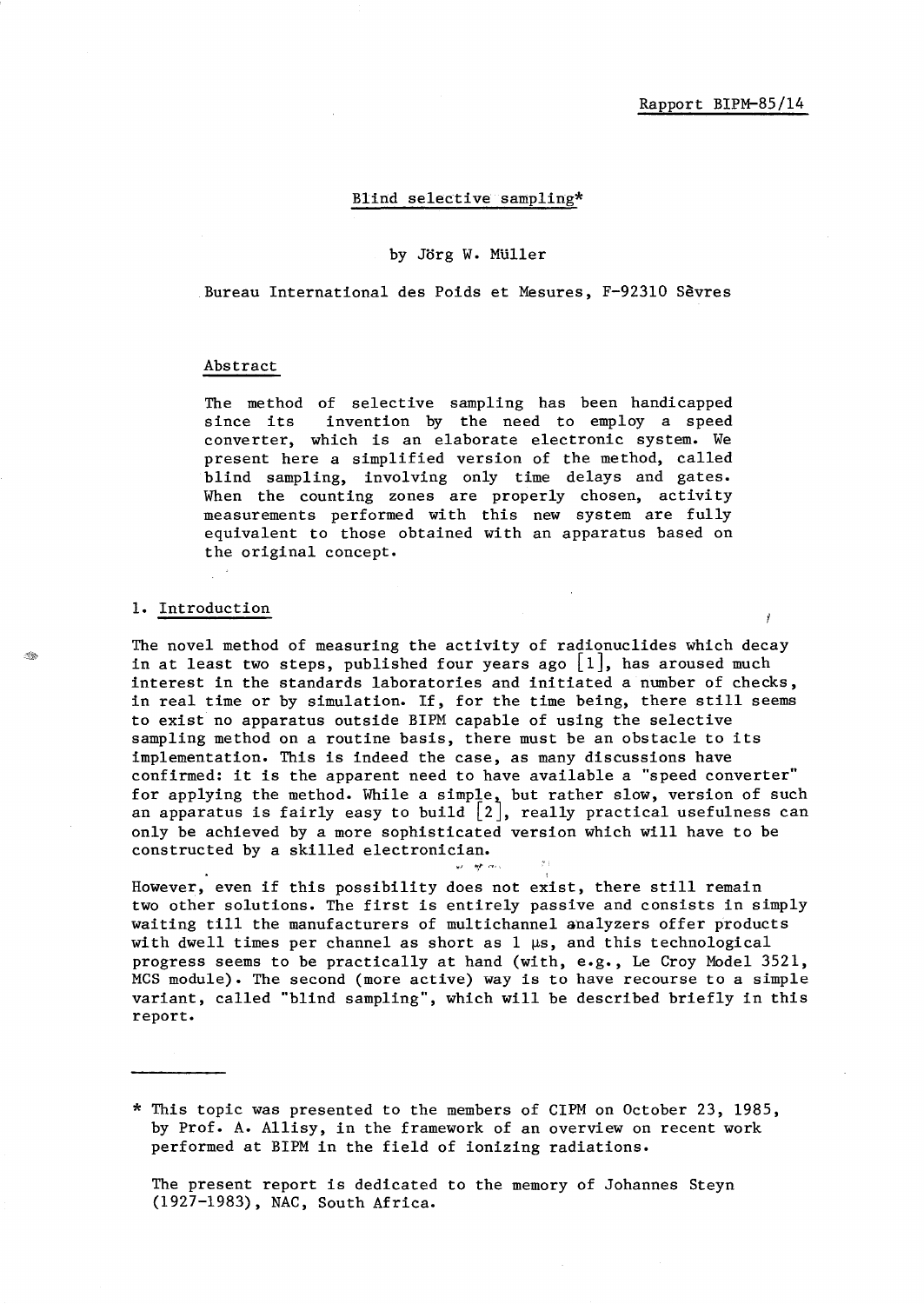### 2. The sampling principle

Although we may assume that the ideas which are at the basis of the selective sampling method are by now widely known, it will be useful for what follows to recall some simple facts.

A dead time is said to be of the extended type when it acts in such a way that any incoming pulse - independently of whether it will subsequently be counted or not - starts a new time span T of paralysis (or extends one initiated beforehand). Detected pulses arriving within such a dead time are not registered. As a consequence of this behaviour, any pulse observed at the output of an electronic circuit designed to impose an extended dead time is necessarily preceded by a period of length T in which there was no pulse in the original sequence of detected events. This must be so, indeed, since any such pulse would have imposed a dead time and thus suppressed our output pulse. The fact that an output has been observed proves that there was no other event in the preceding interval T.

Let us now consider a nuclear decay which occurs in two steps, producing a beta and a gamma. If the extended dead time is inserted into the beta channel, we, are assured that all gamma pulses arriving in the interval T before the registered beta (at time  $t_o$ ) cannot have a "partner", i.e. a detected beta pulse originating from the same decay. By a repeated accumulation of the arriving gamma pulses in their respective time channels (e.g. of a multichannel analyzer used in time mode), we obtain a time spectrum as shown schematically in Fig. 1. If the average channel contents in the two time regions are denoted by g and G, respectively, then their ratio is equal to the inefficiency of the beta detector, thus

$$
g/G = 1 - \varepsilon_{\beta} \tag{1}
$$

As a consequence, the source activity  $N_0$  is simply given by

$$
N_o = \frac{N_{\beta}}{\epsilon_{\beta}} = \frac{N_{\beta}}{1 - g/G},
$$
 (2)

where  $N_{\beta}$  is the count rate of the detected beta pulses (corrected for dead time).

However, the practical realization of this idea is rendered difficult by the fact that the commercially available multichannel analyzers are not fast enough when used in time mode. For a dead time T of, say, 20  $\mu s$ , a dwell time of 10 or 15  $\mu s$ , as normally offered, is clearly insufficient for a detailed observation of the distribution of the arrival time. This is why P. Bréonce, of BIPM, has constructed a "speed converter" which allows us to store the arrival times of the gammas in narrow time channels. The transfer of their contents to the multichannel analyzer (MCA), where the distribution becomes visible on a screen, is still slow, but actually so rarely performed that this has a negligible effect on the counting efficiency. This electronic system works perfectly well, but it is quite complex; it would be useful, therefore, to find a way of applying the sampling technique in which no speed converter is needed.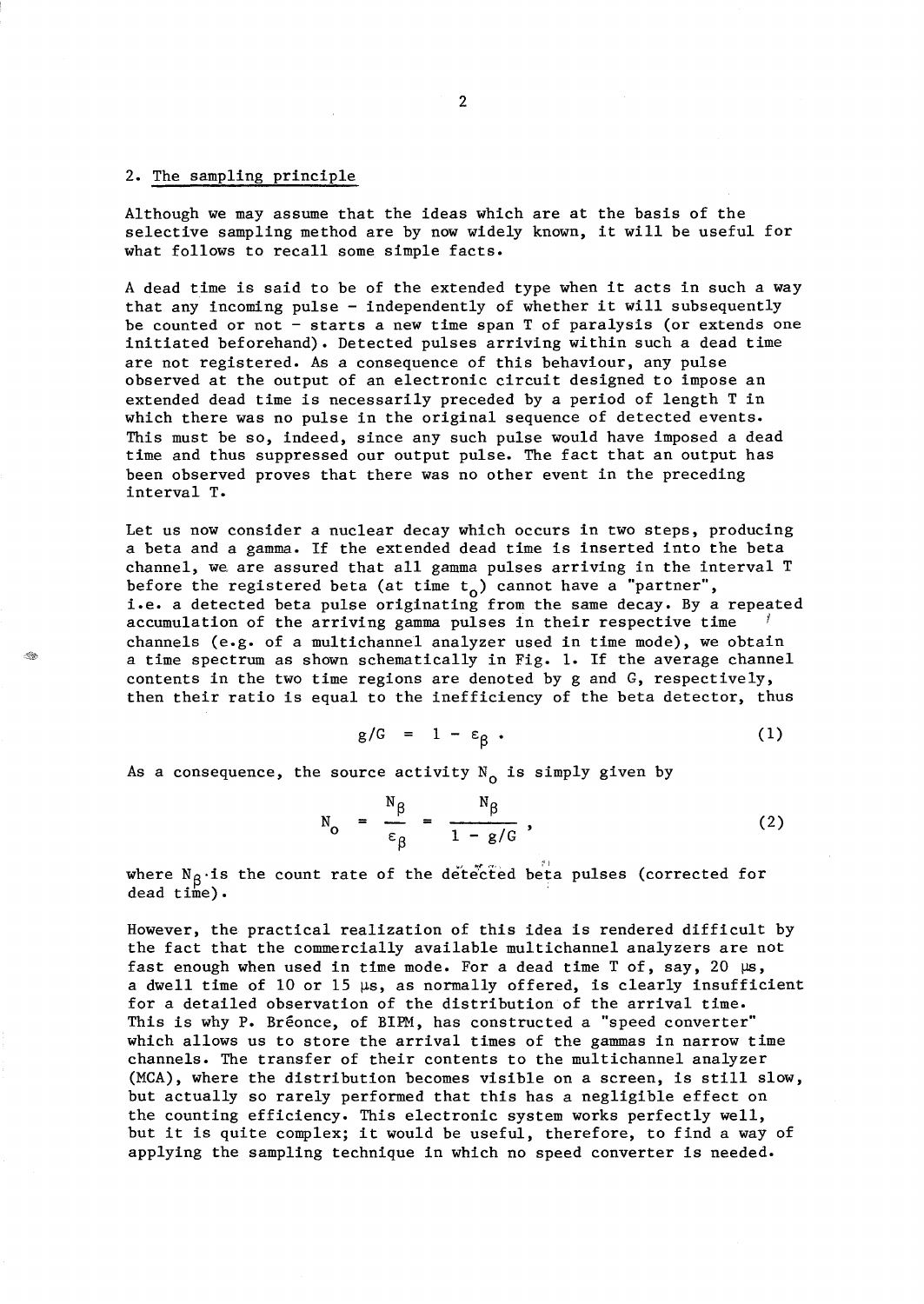

Fig. 1 - Time distribution of gamma pulses.

- a) Complete time spectrum, as visible on the screen of a rapid MCA used in time mode.  $t_0$  denotes the arrival time of a registered beta pulse.
- b) The two counting windows (of length  $\Delta t$ ) needed for the evaluation of the ratio g/G, in their position with respect to  $t_0$ .  $\Delta$  and  $\delta$  are suitably chosen fixed time delays.
- c) Arrangement in real time, when the time zone g has been  $\ell$ delayed ("to the right") by  $\delta$ , allowing thereby a simultaneous counting of both G and g pulses during the measuring period  $\Delta t$  of a cycle.

# 3. Blind sampling

The basis of "blind" sampling lies in the simple observation that for the practical determination of the quantities g and G, which are needed in (1) or (2), we sum over the contents of a suitably chosen number of channels, and this corresponds to counting the total number of gamma pulses which have arrived during a given time interval. Although previously g and G have been used for denoting the average channel contents' in the corresponding time zones, we 'may well keep the same symbols for the number of registered pulses: since only their ratio is needed, there is no danger implied by applying this somewhat loose, but practical, notation. The position of the two counting periods with respect to  $t_0$  is essential, of course (cf. Fig. 1b), but it is possible to choose them in advance (thus blindly) if we can have full confidence in the proper functioning of the electronic circuit producing the extended dead time T as well as in the absence of any disturbing dead time effect (compare  $\lceil 3 \rceil$ ). All we then need for applying the method are time delays, gates and scalers, i.e. electronic components which are easily available.

A possible realization is sketched in Fig. 2. A beta pulse at the output of the dead time T is delayed by  $\Delta$  and then triggers a monostable multivibrator delivering a rectangular pulse of length 6t. This pulse is used for opening the gates through which pass the delayed ("g") and undelayed ("G") gamma pulses. Note that the counting time  $\Delta t$  does not

3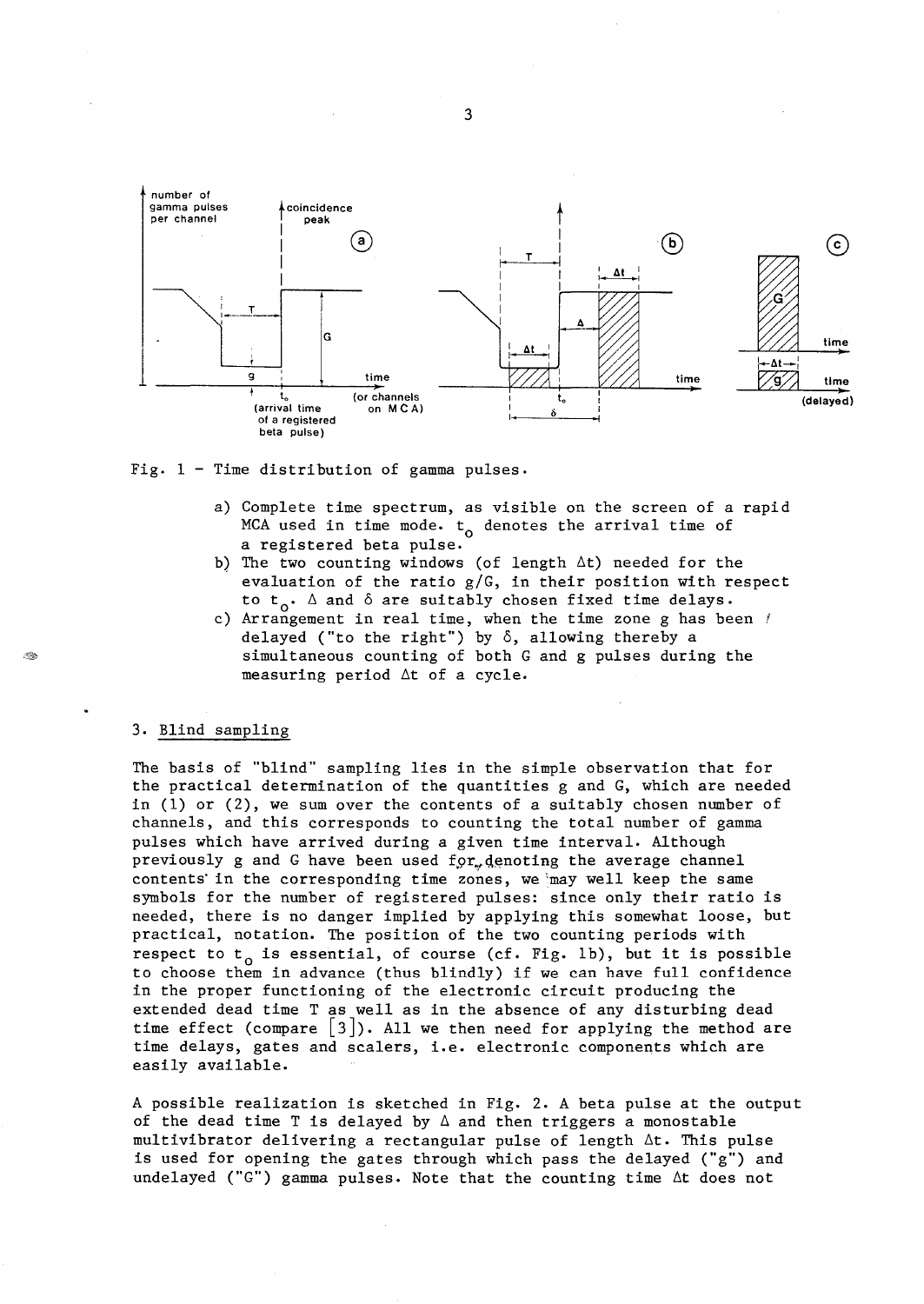have to be known precisely and that it might even jitter from one cycle to another: since both g and G would be affected in the same way, this would have no influence on their ratio. The arrangement could be readily used for several gamma branches ( $\gamma_1$  and  $\gamma_2$  in Fig. 2). The practical choice of the delays ( $\delta$ ,  $\Delta$ ) and of the gate time  $\Delta t$  is illustrated in Fig. lb. The positioning of the counting periods is important, and special care should be taken to exclude the time regions which are known to be distorted by dead-time effects (the beginning of the gap and in particular the zone immediately after  $t_o$ ). A rough check is possible by choosing  $\Delta t$  small compared to T and comparing the results of  $g/G$ when the position of  $\Delta t$  is changed within the useful domain of the gap; a systematic trend would point to a deviation from the assumed uniformity that is required for a correct functioning of the method.



Fig.  $2$  - Schematic electronic arrangement for a measurement by the blind selective sampling method, assuming two energy windows for the gammas. All the gates are simultaneously activated by the signal from the monostable  $\Delta t$ .

The corrections due to background and a possible gamma dead time are simple and have been described previously (see, e.g.  $\lfloor 4 \rfloor$ ). An advantage of the "blind" version of sampling is that it has a higher counting efficiency than the "lucid" one, because now all pulses at the output of T will actually start a registration cycle and no time is lost for transferring data to the MCA. The difference can be important at high count rates. A simple evaluation of the optimum counting conditions is possible according to  $|5|$ .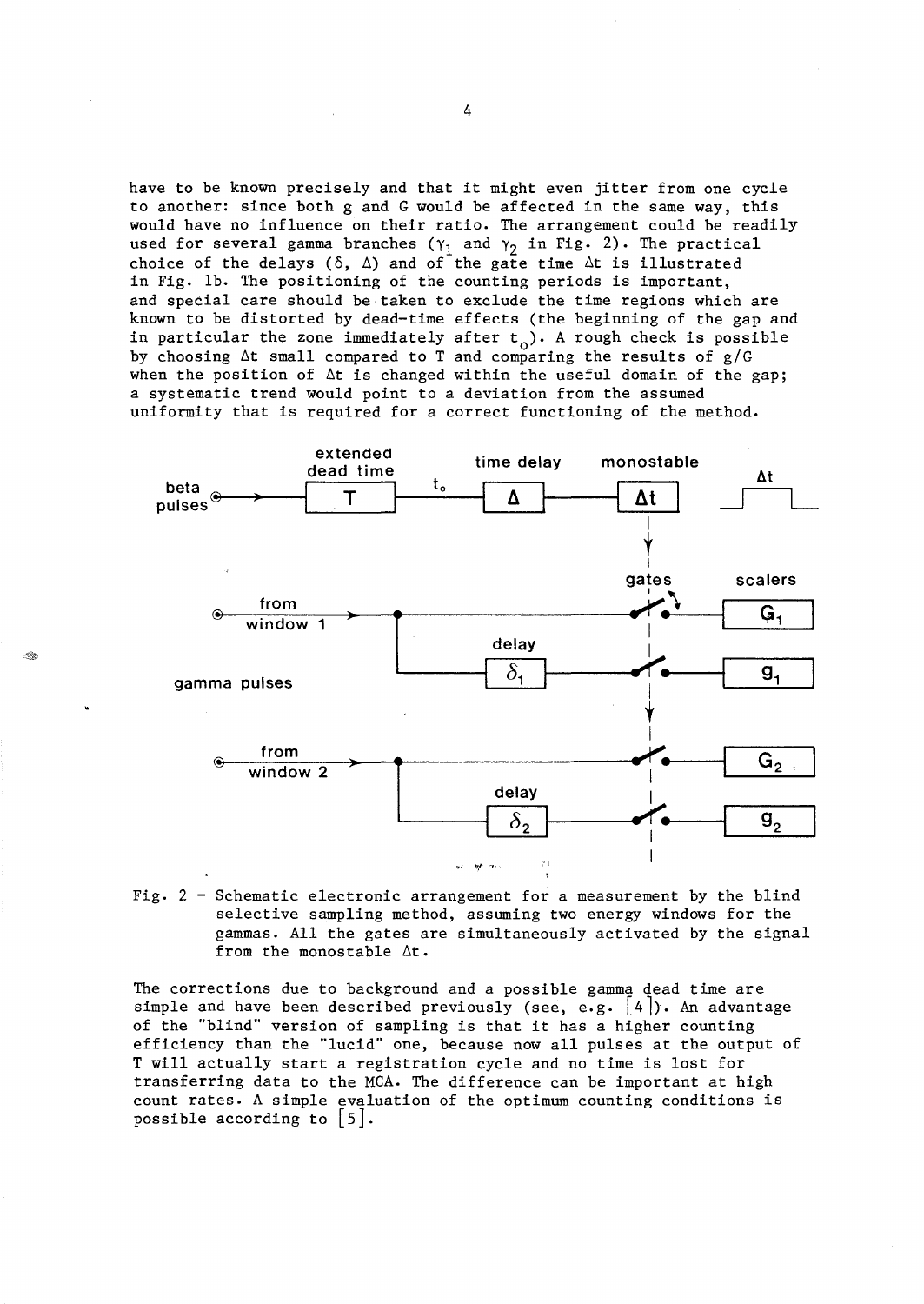• For the introduction of the necessary time delays any of the usual methods is suitable, provided no dead time is added. A particularly convenient solution is provided by the new principle of numerical electronic delays  $\lceil 6 \rceil$ .

### 4. One-eyed sampling

 $\lll$ 

For a laboratory possessing a rapid *MCA* or some kind of speed converter, an experimental arrangement may be of interest which is somehow half-way between the normal (or "lucid") and the blind sampling, and therefore called "one-eyed" sampling. It is particularly useful for an optimal choice of  $\Delta t$  within the gap region (length and position), because this can now be fully controlled by means of a direct optical display of the selected part of the counting distribution.

The scheme for such a measurement is shown in Fig. 3, and a possible electronic realization, due to P. Bréonce, is given in Fig. 4.



Fig.  $3$  - Scheme for the one-eyed sampling (with a single gamma channel). The picture on the screen of the MCA is conditioned by the switch K: in position 1 we see the complete time spectrum, whereas in position 2 only the gated spectrum (i.e. the parts G and g) is visible.

 $\frac{1}{2}$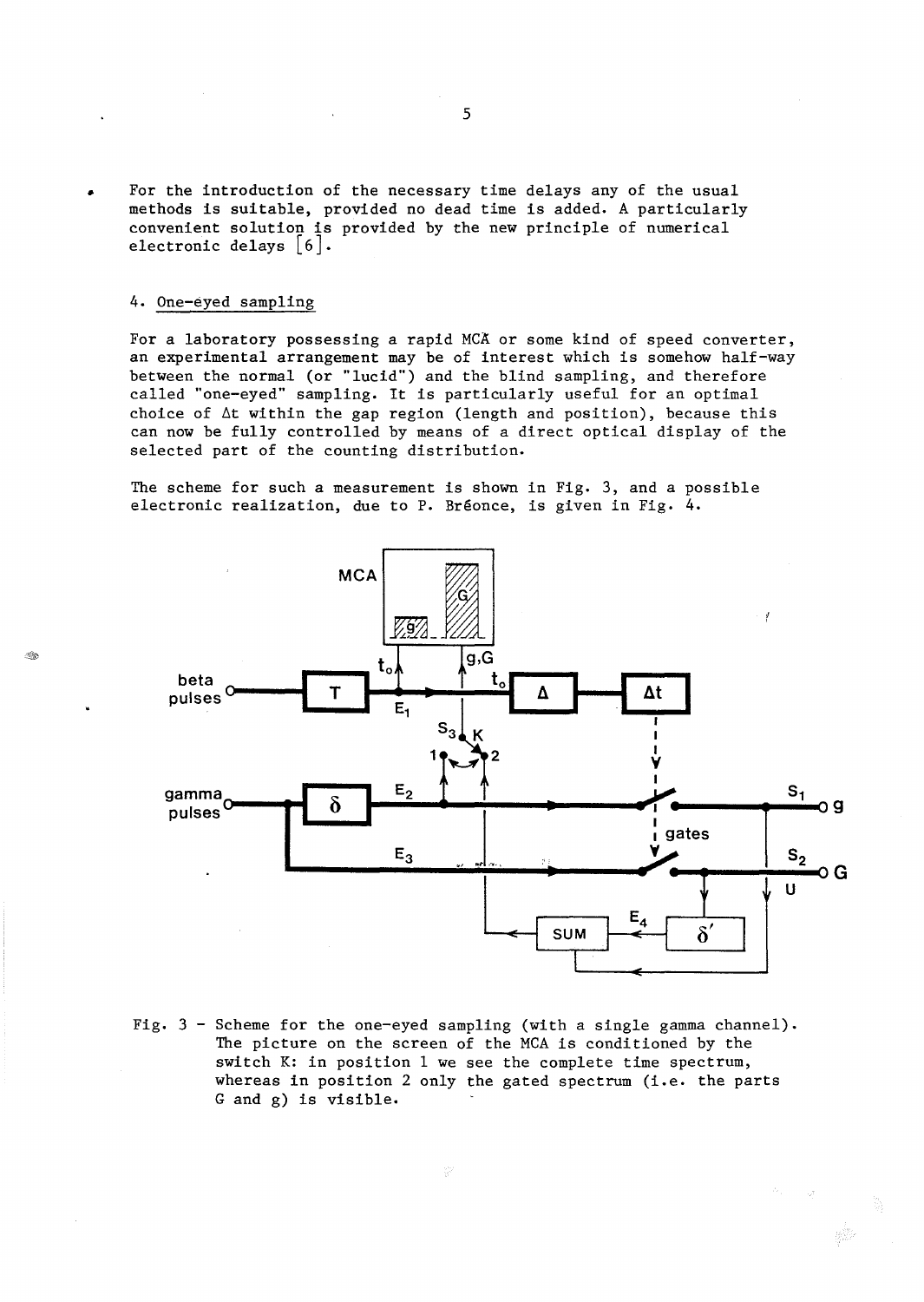

Fig. 4 - Possible electronic realization of the one-eyed version. Note that  $E_1$  contains only beta pulses from the MCA which start a registering cycle. Electronic delays, dead times, as well as the MCA, are outside this scheme which details the central part of Fig. 3.

As in the previous blind version (Fig. 2), of which Fig. 3 is a generalization, the scalers labelled  $g$  and G, always record the gamma pulses which arrive in the corresponding time intervals, independently of the position of the switch K which has only an influence on what can be seen on the MCA. In position 1, all the gammas, after a delay  $\delta$ , are directed to the MCA on which we therefore see the usual pattern, as shown in Fig. la. In position 2, we deal only with the pulses which have passed the gates (of duration  $\Delta t$ ). In order to restore the original relative position in time of all the registered gammas (g and G), those of the zone G have to be delayed by  $\delta' = \delta$ , since the pulses of zone g have already undergone the same delay previously. This had been necessary to synchronize them with G and use a common time gate  $\Delta t$ , but for the display on the screen of the MCA we want to have the two time zones in their original time relation. The addition of the two contributions, performed in SUM, concerns time regions which do not overlap.

6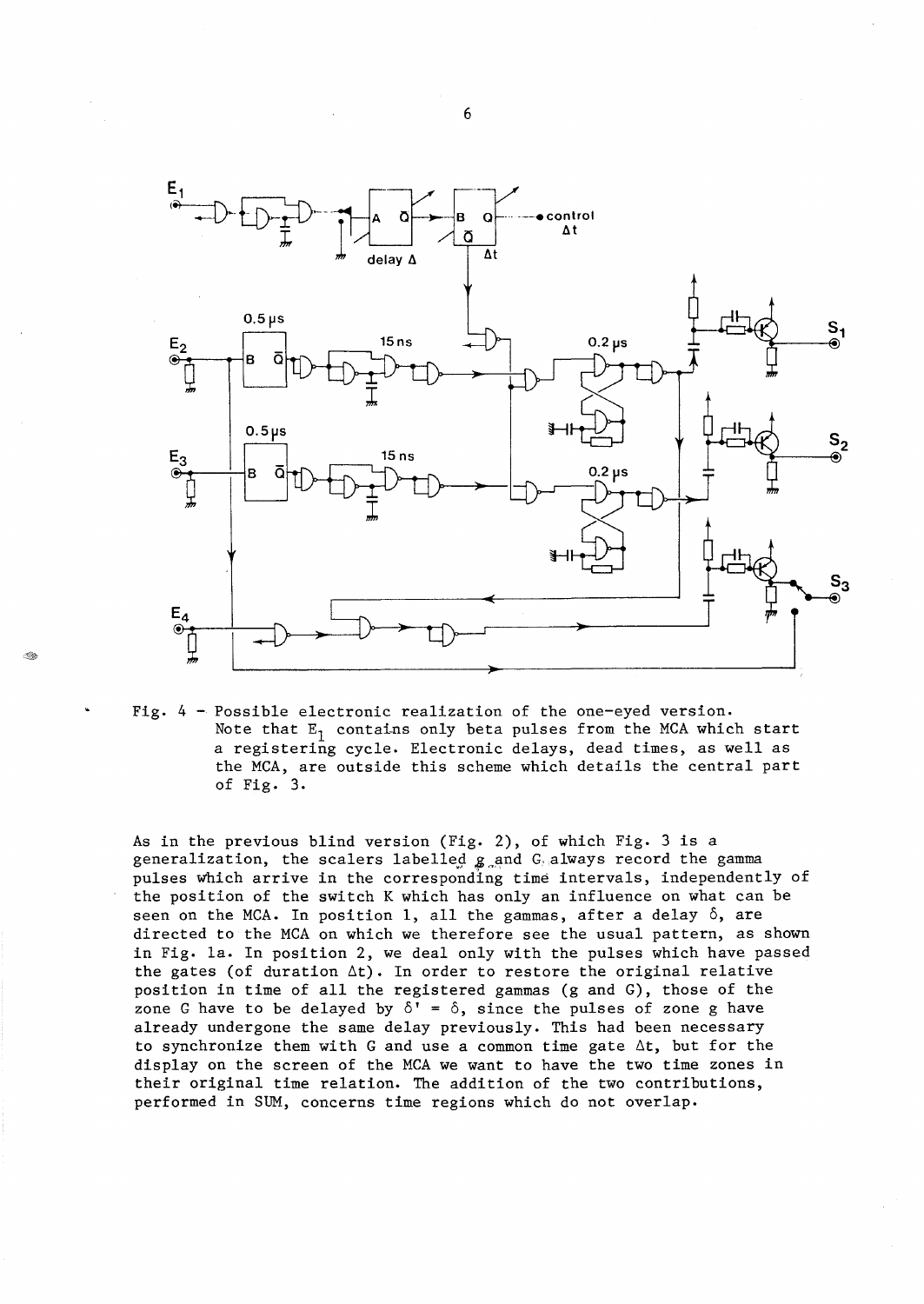The exact position of the selected counting zones  $\Delta t$  with respect to the complete time spectrum can now be easily seen by using alternatively the positions 1 or 2 of switch K. By adjusting the gate length  $\Delta t$  and the position of the zones (with respect to the shape of the gap) by an appropriate choice of  $\Delta$  and  $\delta = \delta'$ , safe counting conditions can be chosen. This procedure may be applied to several gamma channels, if necessary. Afterwards, the MCA is no longer needed and the actual measurement can be performed in the "blind" version.

#### 5. Conclusion

One might suspect that an activity measurement performed by blind selective sampling is a rather dangerous procedure since the direct optical control, known from the traditional (lucid) version, is not possible. In fact, this anxiety is difficult to justify; it may be appropriate to remember that all the traditional measuring methods, including the coincidence method, are equally "blind".

We expect that the variant of blind selective sampling, as a result of its simple implementation, will rapidly become a routine method in the field of activity measurements. Because of its basically different conception, the selective sampling method can serve as a welcome alternative to the well-known coincidence method and provide a useful independent control. For very high count rates, the new method may often be the only reliable way to arrive at accurate results.

During the recent stay at BIPM of B. Meyer, of the National Accelerator Centre at Faure, South Africa, we have learned that Dr. J. Steyn, during the last weeks of his illness, was still actively engaged in experimenting with a system which, in essence, must have corresponded to our version of blind sampling. Unfortunately, this work remained unfinished and nothing has been published.

Dr. Steyn was closely associated with BIPM from 1975 to his untimely death in 1983. As a member of Section<sub>"</sub> II of CCEMRI, he has made possible several 'international comparisons of radionuclides by graciously supplying the required active solutions. All those who have had the good fortune of knowing him personally will gladly remember him both for his scientific achievements and his human qualities.